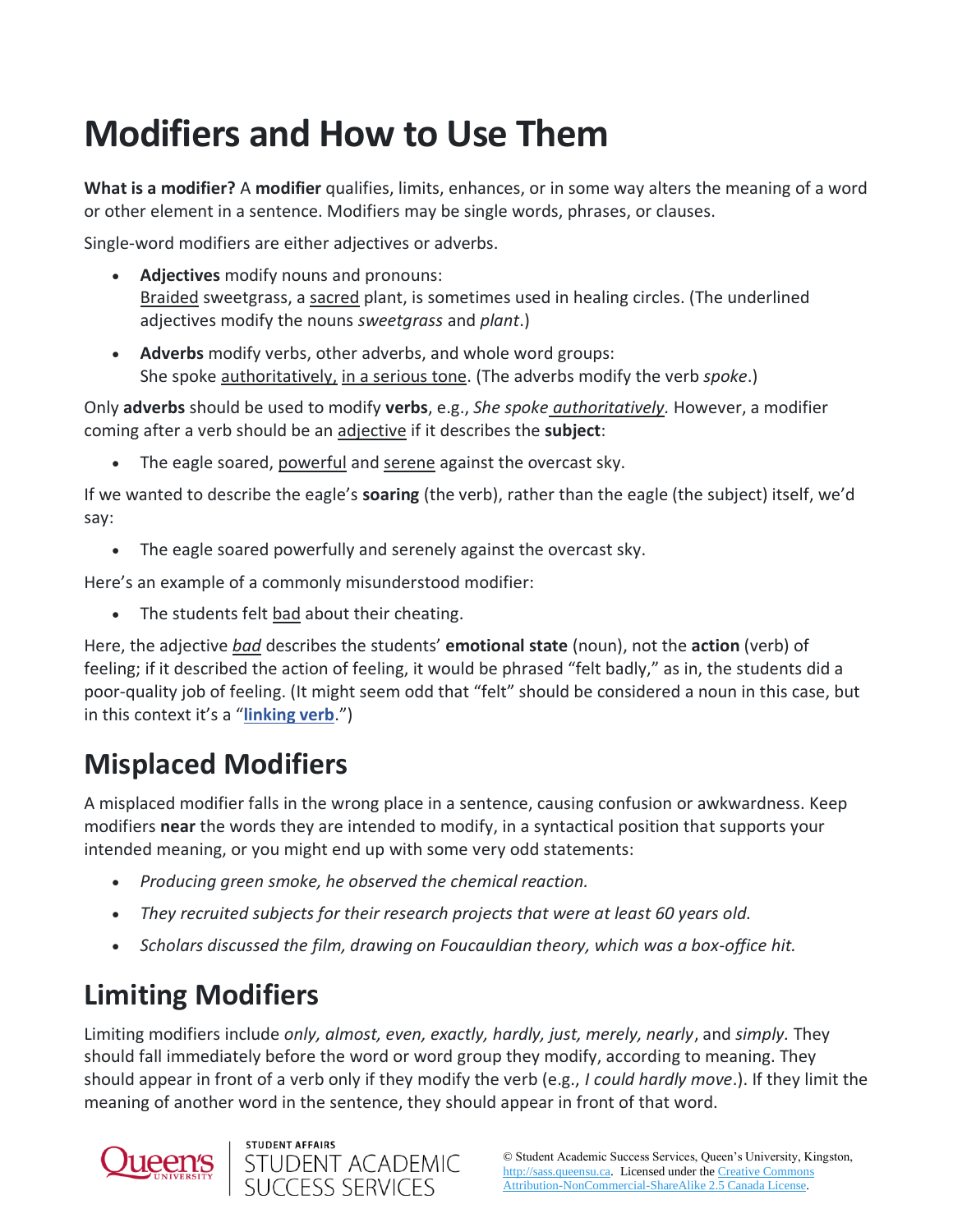- **Misleading statement:** *They only interviewed research subjects during working hours*. (They did not do anything else with research subjects during working hours.)
- **Revised:** *They interviewed research subjects only during working hours.* (Working hours are the only time they interviewed subjects.)
- **Revised:** *They interviewed only research subjects during working hours.* (They did not interview anyone else during working hours.)

*Not* is also frequently misplaced, suggesting a meaning the writer did not intend.

- **Unclear**: *Even after the suffrage movement, all women did not vote.* (Suggests no women voted.)
- **Revised**: *Even after the suffrage movement, not all women voted*. (Some, but not all, women voted.)

#### **Dangling Modifiers**

Dangling modifiers are word groups that don't logically modify anything in a sentence:

Reviewing the transcripts, the racism became more evident.

This modifier (Reviewing the transcripts) does not name an actor, so readers expect it is the same as the subject of the following clause (racism). Although racism cannot perform the action of reviewing transcripts, that meaning is suggested. The writer has left out the word that the modifier is intended to modify, so the modifier is unconnected to the rest of the sentence—it "dangles."

Revise dangling modifiers by using the following strategies:

- Rewrite the dangling modifier as a complete clause with its own stated subject or verb (naming the actor in the modifier).
	- $\circ$  **Revised**: As we reviewed the transcripts, the racism became more evident.
- Change the subject of the sentence to a word the modifier properly describes (naming the actor in the subject).
	- o **Dangling**: Trying to understand the causes, racism is being intensively studied.
	- o **Revised**: Trying to understand the causes, researchers are intensively studying racism.

For more examples, see **[common types of dangling modifiers](http://bcs.bedfordstmartins.com/webpub/English/Pocket6e/Writing%20center%20resources/Resources%20for%20writers/Helpsheets/Hacker-Help-Grammar-3.pdf)**.

# **Split Infinitives**

Traditionally, grammar rules instructed that a modifier should not divide the two components of the infinitive form of a verb (to + verb).

- Awkward: The weather reporter advised that we could **expect it to not rain** tomorrow.
- Revised: The weather reporter advised that we could **expect it not to rain** tomorrow.